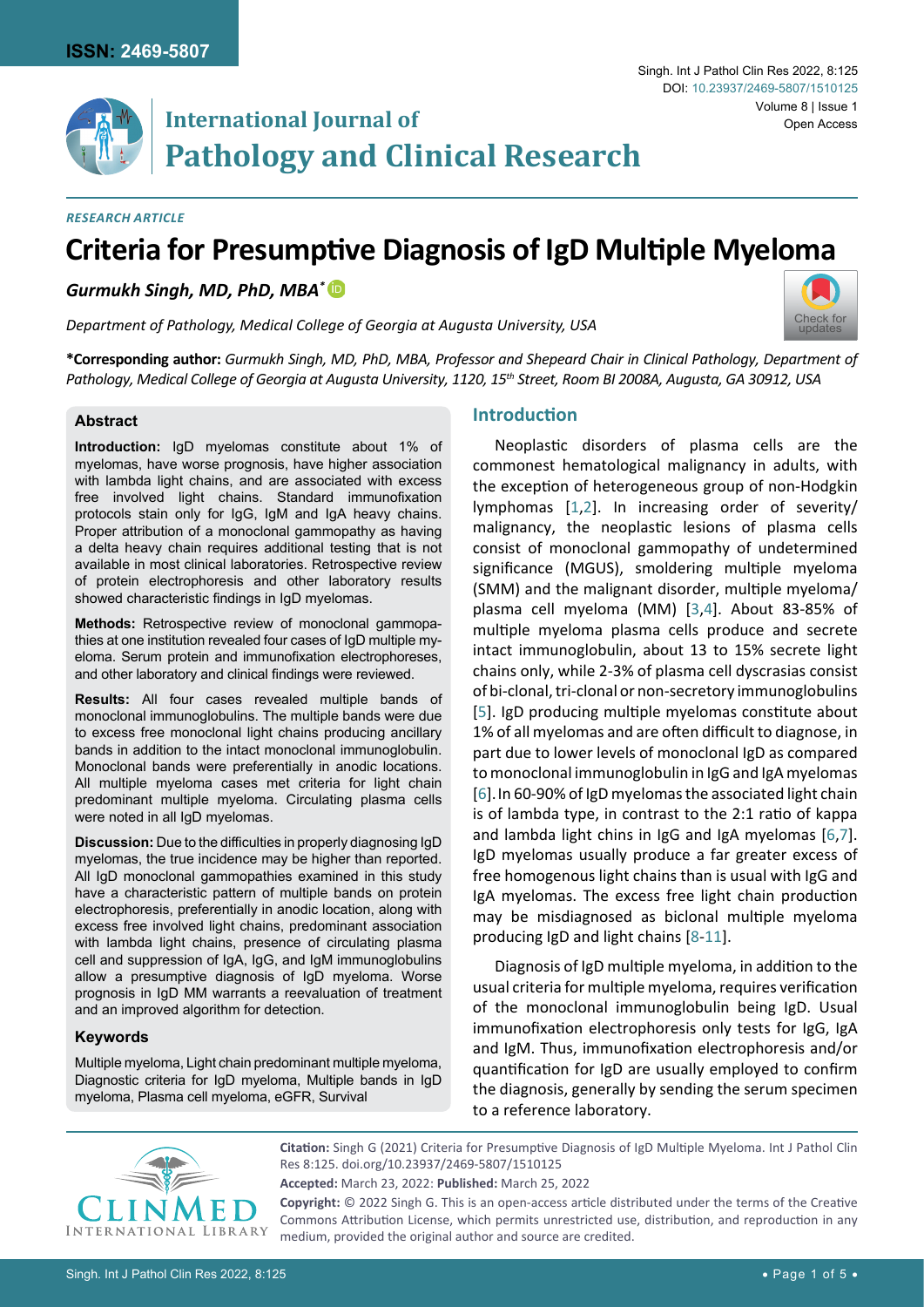Due to the difficulty in accurately diagnosing IgD myelomas, the true incidence of these cases may be higher than reported. It is conceivable that there are patients who are incorrectly diagnosed with light-chain myeloma due to the lack of available laboratory assays for IgD immunoglobulins in most clinical laboratories. Ordering IgD immunofixation or IgD quantification requires an appropriate level of clinical suspicion by the pathologist and/or clinician. A retrospective review of laboratory findings revealed characteristic findings that may allow a presumptive diagnosis of IgD myeloma and prompt additional confirmatory laboratory testing. A critical appraisal of criteria for presumptive diagnosis of IgD multiple myeloma is presented in this report.

#### **Methods**

This investigation was carried out at 480-bed tertiary care, medical school affiliated medical center in South-Eastern United States. The hospital, in addition to usual tertiary care oncology services provides stem cell transplantation for hematological malignancies. The study protocol was reviewed and approved by the Augusta University institutional review board (Protocol # 657783). Being that this was a retrospective review of medical records, the IRB waived the requirement for informed consent. This study is a continuation of a report on light chain predominant multiple myelomas and light chain myelomas, and some the patients addressed in this report were included in the earlier reports [[8](#page-4-7)-[10](#page-4-11)].

Briefly; all patients who had a serum protein electrophoresis (SPEP) and/or serum immunofixation electrophoresis (SIFE) since year 2000 were reviewed. Among the more than 600 cases of multiple myeloma, four cases were identified that met criteria for IgD multiple myeloma. The diagnoses were based on SPEP, SIFE, serum free light chain (SFLC) measurement; bone marrow examination by morphology, flow cytometry, cytogenetics, bone x-ray survey, and routine laboratory tests. All of the patients demonstrated monoclonal IgD and exhibited CRAB criteria (Hypercalcemia, renal disease, anemia and lytic bone lesions) or components of CRAB criteria.

SPEP, SIFE and SFLC quantification were carried out as described earlier [[5](#page-4-4),[8](#page-4-7),[12](#page-4-9)[-14](#page-4-10)]. Briefly SPEP and SIFE were carried out on Helena SPIFE Touch instrument. (Helena Laboratories, Beaumont, TX) SIFE was performed with antisera obtained from Helena and by following the protocol recommended by the manufacturer. SIFE was also carried out after reducing the serum with DTT and staining with antiserum to free lambda light chains in one patient according to a protocol reported earlier [[14\]](#page-4-10). Antiserum to IgD was also procured from Helena. Serum levels of IgD were obtained from ARUP Laboratories (Salt Lake City, UT), a reference laboratory. SIFE with antiserum to IgD was not usually employed, but was carried out retrospectively in two patients on whom sera were available. In these two patients FLC-

<span id="page-1-0"></span>**Table 1:** Laboratory findings and clinical information for four patients with IgD multiple myeloma: All IgD MM patients had high levels for SFLCs, and circulating plasma cells. Only the highest levels of free light chains are recorded in the table. All patients had multiple "monoclonal" bands, including patient 3 in whom IgD band overlapped transferrin band in beta region. The patient numbers are the same as in [Figure 1.](#page-2-0)

|                                   | <b>Patient 1</b>                  | <b>Patient 2</b> | <b>Patient 3</b>                  | Patient 4         |
|-----------------------------------|-----------------------------------|------------------|-----------------------------------|-------------------|
| Age                               | 70                                | 68               | 75                                | 69                |
| Race                              | African American                  | White            | White                             | White             |
| Sex                               | Male                              | Female           | Female                            | Male              |
| Immunoglobulin type               | IgD Lambda                        | IgD Lambda       | IgD Lambda                        | IgD Kappa         |
| Conc. of Ig D band                | 2.69 <sub>g</sub>                 | $0.84$ g         | 1.01 g (including<br>transferrin) | 2.26 <sub>g</sub> |
| IgD quantification mg/dL          | 5260                              | 1960             | 244                               | 2442              |
| IgA mg/dL                         | 38                                | 26               | 67                                | 16                |
| IgG mg/dL                         | 358                               | 371              | 672                               | 278               |
| IgM mg/dL                         | 20                                | 20               | 65                                | 15                |
| Plasma cells in blood, %, range   | 10                                | 3                | 4 to 22                           | $2$ to $7$        |
| Highest Kappa FLC mg/L            | 6.11                              | 1.61             | 0.92                              | 4110              |
| Highest Lambda FLC mg/L           | 2347                              | 5214             | 5925                              | 0.61              |
| Lytic lesions                     | None recorded                     | Femur & humerus  | None recorded                     | Multiple          |
| eGFR <sub>mL</sub>                | 19                                | 70               | $\overline{7}$                    | 31                |
| Hemoglobin g/dL                   | 7.9                               | 6.8              | 8.8                               | 8.7               |
| Calcium mg/dL (Corrected for Alb) | 15.4                              | 11               | 11.1                              | 10.6              |
| Other diagnoses                   | Renal ca, Bladder<br>rupture, HTN | Psoriasis        | COPD, HTN, DM                     | Alcohol use       |
| Survival in months                | 1                                 | 14               | 43                                | 31                |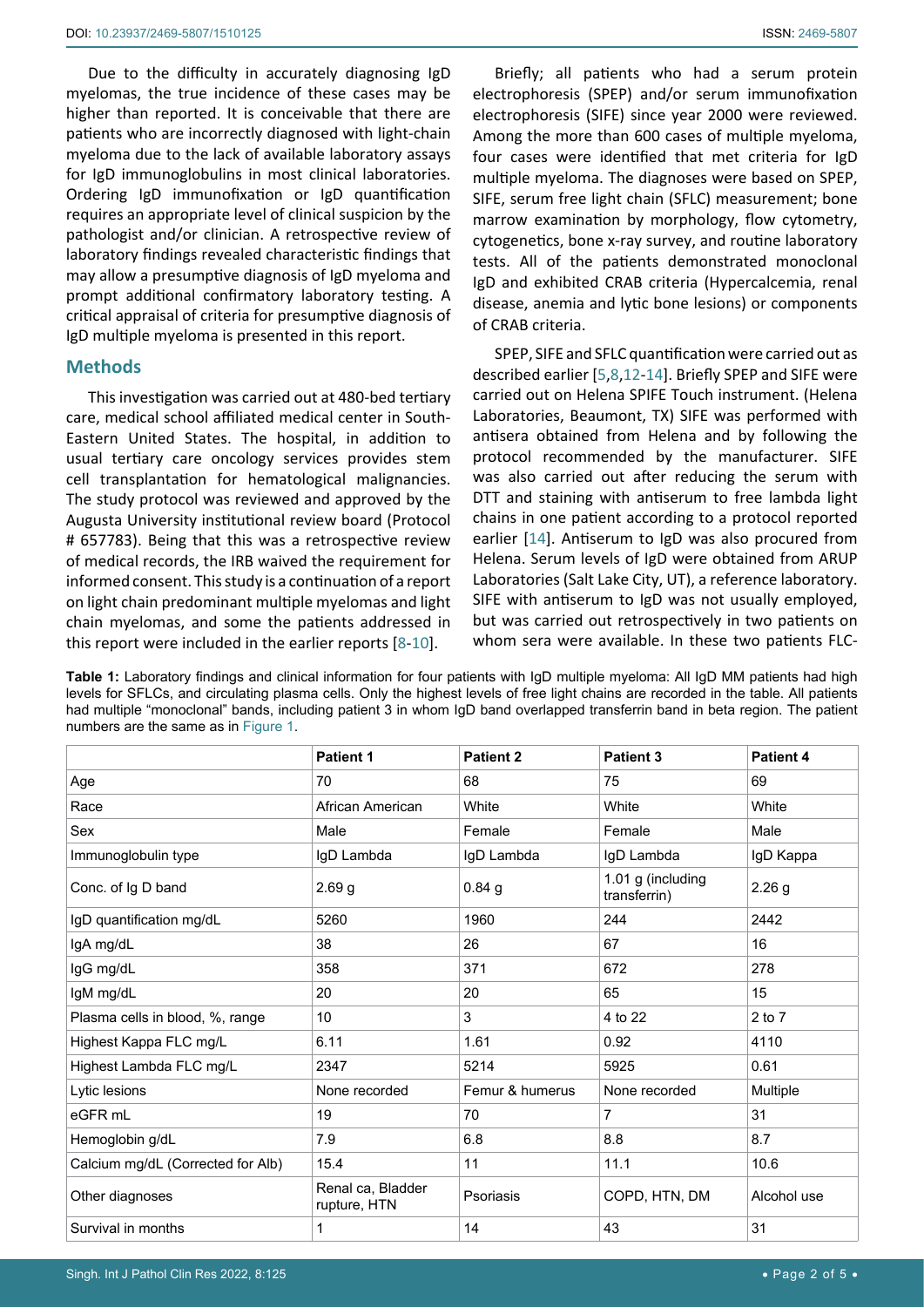Modified SIFE was also carried out to ascertain the presence of free monoclonal light chains according to the method described earlier [[15](#page-4-13)]. Antisera to kappa and lambda free light chains were procured from Sebia Inc. (Norcross, GA). SFLC were measured with kits and Optilite analyzer procured from The Binding Site (Birmingham, UK).

Peripheral blood smears were examined as a routine in the evaluation of MM patients and percentage of plasma cells as a proportion of nucleated cells were recorded. Additional data reported in [Table 1](#page-1-0) were extracted from the medical records as was described for light chain predominant multiple myelomas (LCPMM) [[8](#page-4-7)-[10](#page-4-11)]. Briefly, eGFR was calculated by the CKD-epi equation from serum creatinine values; survival in months was estimated from the time of diagnosis to death or last known contact with the patient[[8](#page-4-7)-[10](#page-4-11)].

Length of survival for IgD MM was compared to similar data for LCPMM by T-test using one tailed analysis and assumption of unequal variance. Since survival in IgD

<span id="page-2-0"></span>

**Figure 1:** SPEP and SIFE patterns for patients with IgD MM, are shown. The top row represents SPEP in the four patients. The bottom row displays staining in SIFE with Helena antiserum to the involved light chain, namely anti-lambda in the first three and anti-kappa in the fourth case. All patients have at least two bands, corresponding to IgD and free light chain bands. In lane 3 no band is noted on SPEP as the IgD band overlaps transferrin band and the light chain bands noted on SIFE are at too low a concentration to be detectable on SPEP for the specimen presented in the figure. The highest level of free lambda light chains was in the range of LCPMM (Specimen with the highest light chain concentration was not submitted for SPEP, SIFE for patient 3). The IgD bands in the first three cases were associated with lambda light chains and are in the alpha and beta regions. The IgD kappa band is in anodal gamma region, in the 4th case, though the kappa chain band is still anodal to the faint IgD kappa band discernible on SIFE.

MM was significantly shorter than that for LCPMM, a comparison against usual MM, with longer survival, was not conducted.

#### **Results**

Review of data from January 2000 to August 2020 revealed multiple myeloma cases of various types in the following numbers: IgG K -246, IgG L -123, IgA K -77, IgA L -49, Kappa light chain - 57, Lambda light chain 41, Biand Tri-clonal -21, Non-secretory 6, IgD - 4 for a total of 624 cases.

SPEP and especially SIFE revealed multiple "monoclonal" bands in all IgD MM patients ([Figure 1\)](#page-2-0). The SIFE gels show the staining pattern with antiserum to the involved light chain. All of the IgD Lambda lesions showed one or more bands in the alpha and/or beta region. The prominent band in the IgD kappa myeloma ([Figure 1](#page-2-0), Lane 4) was in the anodal gamma region. The multiple bands represented an intact IgD and excess free light chains. The excess free monoclonal light chains migrated anodal to the intact immunoglobulin IgD bands. Representative results of staining for IgG, IgA, IgM, IgD, kappa and lambda light chains and free kappa and free lambda light chains for patient 1 are shown in [Figure 2](#page-3-0). The lane labelled DTT represents serum reduced with DTT and stained for free lambda light chains. The two bands of lambda light chains seen in unreduced samples converted to a single band revealing that the darker, anodal lambda chain band consisted of dimeric monoclonal lambda chains.

As reported previously, all IgD myelomas displayed high enough concentrations of serum free light chains to be classified as light chain predominant multiple myelomas (LCPMM) [[8](#page-4-7)[,9](#page-4-12)]. Serum free light chain concentrations, IgD concentrations, and other findings are presented in [Table 1](#page-1-0). It should be noted that patient no. 3 presented with IgD Lambda SMM and was treated for SMM, though the patient progressed to plasma cell leukemia. As expected, the concentrations of IgA, IgG and IgM were suppressed in all IgD MM patients.

An additional noteworthy finding was the presence of circulating plasma cells in all IgD MM patients. Only patient 3 reached circulating plasma cells high enough to be called plasma cell leukemia. The IgD band in patient 3 overlapped the transferrin band and monoclonal lambda light chain band was in the beta region.

The average length of survival from the time of diagnosis was 22 months. Even when the one outlier, patient 1, with only one month's survival was excluded, the average length of survival of 29 months was still markedly shorter than that noted for IgG and IgA- intact immunoglobulin-producing light chain predominant multiple myelomas. The average survival in LCPMM was 43 months and the corresponding figure for conventional intact immunoglobulin producing MM was 65 months [[8](#page-4-7)[,9\]](#page-4-12). The average survival for IgD MM at 22 months was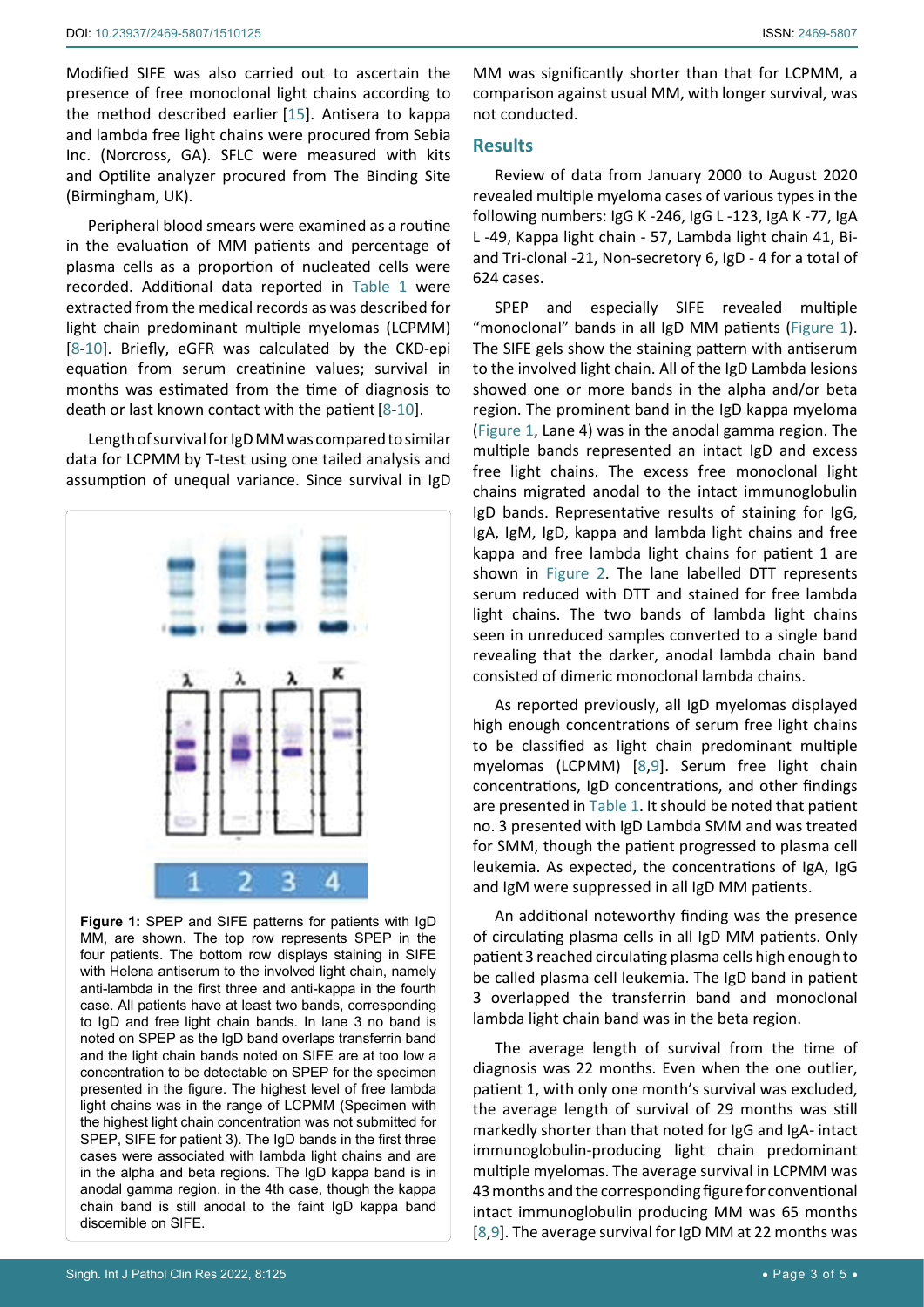<span id="page-3-0"></span>

significantly lower than that for even LCPMM ( $P = 0.04$ ), despite the low number for IgD MM cases.

consisted of dimeric lambda light chains (lower band in lanes HL and SL).

#### **Discussion**

Patients with IgD MM tend to have extra-osseous lesions more frequently, are predominantly associated with lambda light chains, have organomegaly and amyloid more frequently and tend to have worse outcomes [\[6](#page-4-5),[7](#page-4-6)[,16](#page-4-14)-[18](#page-4-15)]. IgD myelomas constitute about 1% of all myelomas. IgE myelomas are the rarest type with  $\lt$  50 reported cases [[18](#page-4-15)]. Thus in patients with monoclonal gammopathy and no detectable heavy chain on SIFE, the possibilities include, in order of frequency, light chain only myeloma or IgD or IgE myeloma. It is proposed that a presumptive diagnosis of IgD myeloma could be made if the following characteristics are noted:

- 1. Multiple bands on SPEP, and SIFE with usual staining for GAM, kappa and lambda. SPEP band representing intact immunoglobulin, in the beta or anodal gamma region.
- 2. One or more bands in the alpha or beta region or anodal gamma region on SIFE representing monoclonal light chains.
- 3. High enough concentration of serum free light chains to meet criteria for LCPMM [[8](#page-4-7)[,9](#page-4-12)].
- 4. Circulating plasma cells.
- 5. Lambda light chain as the involved light chain.
- 6. Suppressed levels of IgG, IgA and IgM.

It is by no means implied that confirmation by quantification of IgD or SIFE using antiserum to delta heavy chain is not needed.

The limitations of this study include the small sample size from a single institution and the retrospective observational design of the study. However, the remarkably consistent findings of multiple bands on SPEP/SIFE, especially bands being present in beta and alpha region, high enough concentration of SFLC for the lesion to qualify as LCPMM, and presence of circulating plasma cells allow for the criteria listed above to be used for a presumptive diagnosis of IgD MM. The small sample size reflects the low incidence of IgD MM.

It is worth reiterating that the presence of very high serum free light chains in patients with IgD myeloma does not warrant a diagnosis of biclonal myeloma [[8](#page-4-7)[,9\]](#page-4-12). The short survival in IgD MM is likely to be due, in part, to excess free monoclonal light chains causing light chain nephropathy and renal failure. All four patients had lower than normal estimated glomerular filtration rate (eGFR) and three of the four had marked reduction in eGFR. The markedly shorter survival, even shorter than that for IgG and IgA LCPMM, warrants a reevaluation of the treatments in current use. As suggested for usual LCPMM, aggressive efforts at reducing the concentration of free monoclonal light chains may be useful for preventing light chain nephropathy and renal disease [[10](#page-4-11),[15](#page-4-13)].

## **Conclusions**

While standard hospital clinical laboratories lack the ability to definitively provide evidence of IgD monoclonality, a presumptive diagnosis of IgD MM can be made on the basis of a constellation of laboratory findings: Multiple bands on SPEP and SIFE, especially bands anodal to the gamma region, presence of circulating plasma cells, high concentration of free light